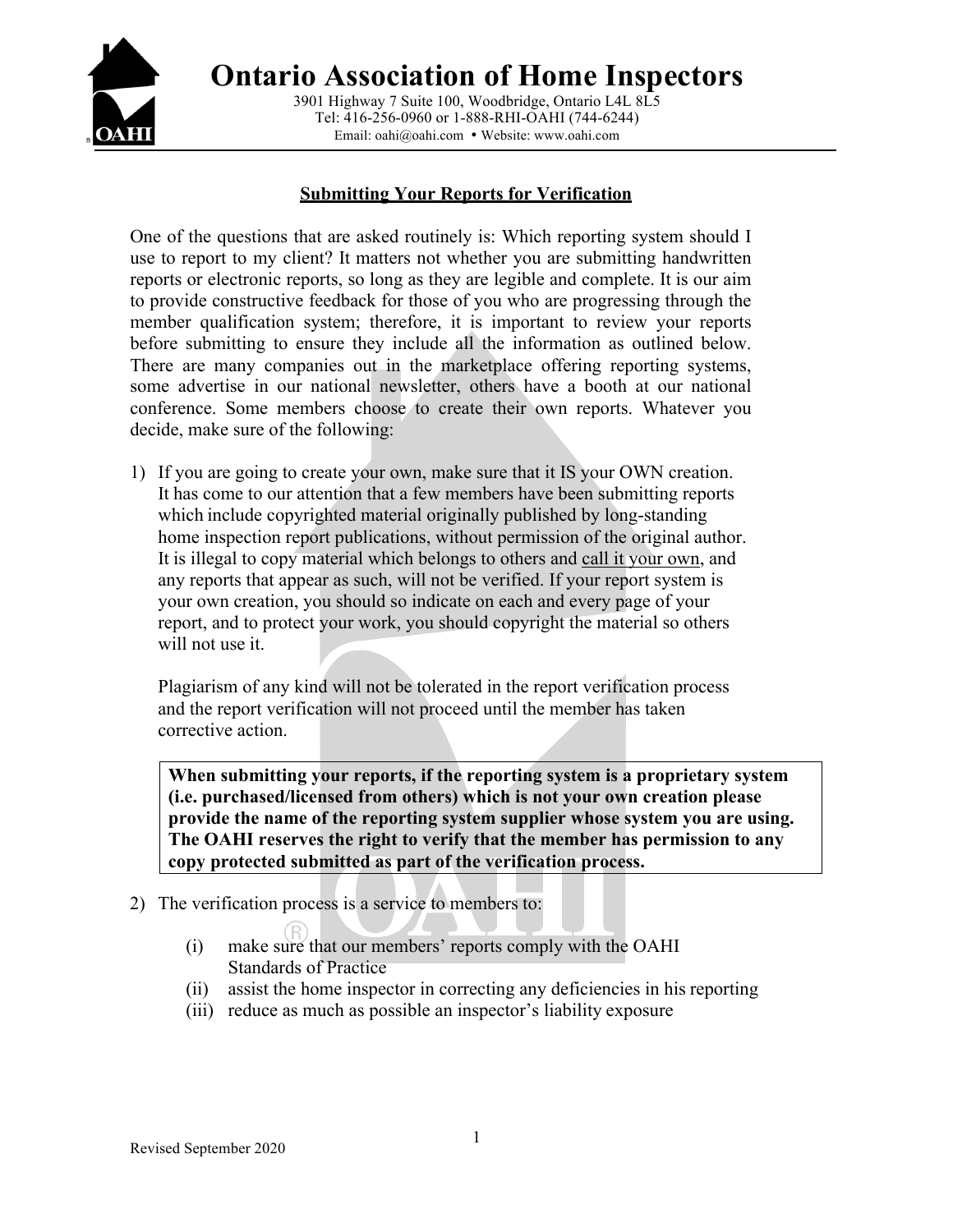

Email: oahi@oahi.com • Website: www.oahi.com

We would strongly recommend that you carefully study the OAHI Standards of Practice and Report Verification forms as well as completing the OAHI Defect Recognition and Reporting Course before starting your business.

# **Cost**

There is no cost to members for the first submission of a report verification. If the submission is unsuccessful a fee of  $84.75$  (\$75 + \$9.75 HST) applies for both reports.

## 3) **The Submission Process**:

The OAHI has converted exclusively to an online record keeping system. Members must upload all documents in **pdf format** only to the upgrade tab of their member's profile. **In order to do so you must be logged on to the member's side of the OAHI website (www.oahi.com). Click on the "My Membership" Tab to apply for any upgrades or report verification.** Please do not upload links or files with non-standard formatting.

**Members must submit reports for verification at two points in their home inspection career. Once when first starting to perform inspections as an OAHI member and a final time upon application for the upgrade to RHI.** 

# **Students:** (First Submission)

Student members must upload to their member profiles two reports of their choosing prior to upgrading to Candidate Member. As student members are not practicing members, reports are not fee paid and may be done on the homes of friends or family members. Please be sure to include a copy of the contract that you intend to use when you start practicing. The contract does not need to be reviewed and signed by the owner of the property you have inspected prior to the inspection taking place although you may wish to go through the process with your host or family member for educational purposes.

## **Applicants:** (First Submission)

Applicant Members are members who are actively performing fee paid home inspections but who have not yet met the requirements for Candidate Member. Applicant members are required to submit two reports of their choosing for verification within three months of joining the OAHI. Upon successful report verification, the Applicant Member's name and contact information will be added to the OAHI website. Applicants who do not submit their reports for verification will not be listed on the OAHI website. Please be sure to submit a copy of the signed contract with both reports.

# **R.H.I. Members:** (Final Submission)

R.H.I. Members must first upload their log of 200 inspection reports to their member's profile. This is just a list of addresses and dates. Confidential customer information such as names may be excluded but please leave the inspection dates.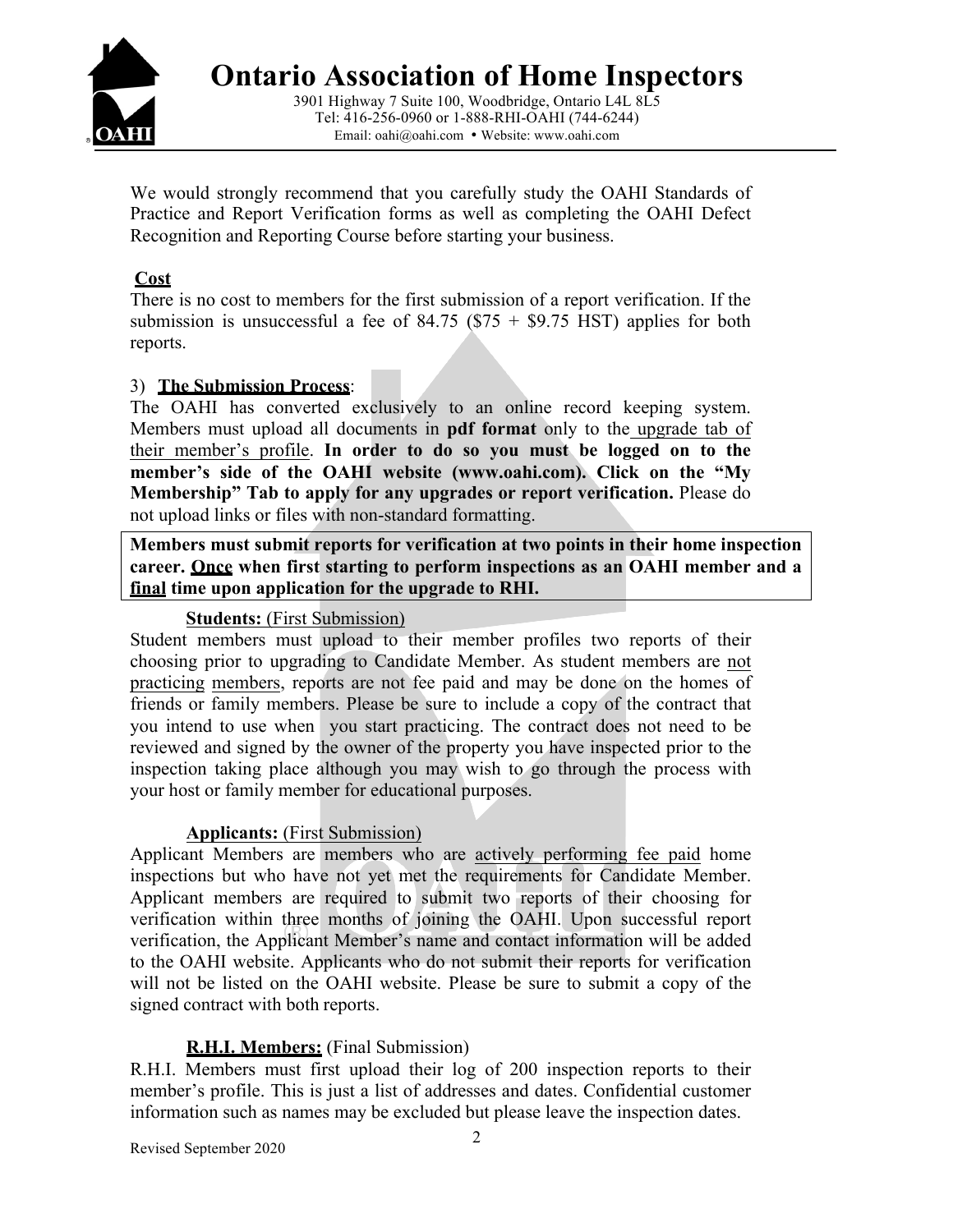

3901 Highway 7 Suite 100, Woodbridge, Ontario L4L 8L5 Tel: 416-256-0960 or 1-888-RHI-OAHI (744-6244) Email: oahi@oahi.com • Website: www.oahi.com

The Registrar will then select two of the reports from the list to be verified and ask you to upload those two reports to your member's profile. Please be sure to include signed copies of the contract with the two reports chosen.

## **Time Frame:**

Please allow up to six weeks to receive your results.

## **THE VERIFICATION PROCESS**

### **1) Upon Receipt:**

The Report Verifier receives the reports, assigns a file number and checks for the following:

- Search of any previous report verifications records.
- That the reports are complete including a copy of the contract.
- Check for any problems such as: pages missing, copyright infringement, missing contract, etc.

The Report Verifier will contact both the member and OAHI Registrar if items are missing or require further clarification before proceeding with the verification.

## **2) Verification:**

*The Report Verifier:* 

- Skims both reports to ensure each one contains at least one reported significant defect
- Cross-references the reports to the OAHI Standards of Practice form, using check marks and crosses (form attached)
- Reads the reports in detail, and makes notes of all concerns/errors
- Composes a results/feedback document which includes general comments and specifics/suggestions for each of the two reports.
- Completes the OAHI Report Verification Form (attached), 10 Yeses are required to have a "Complete" verification
- Signs and dates the Report Verification Form, indicating whether the reports are successfully verified or not
- Files completed forms
- Forwards the report verification results to the OAHI Registrar and the Member.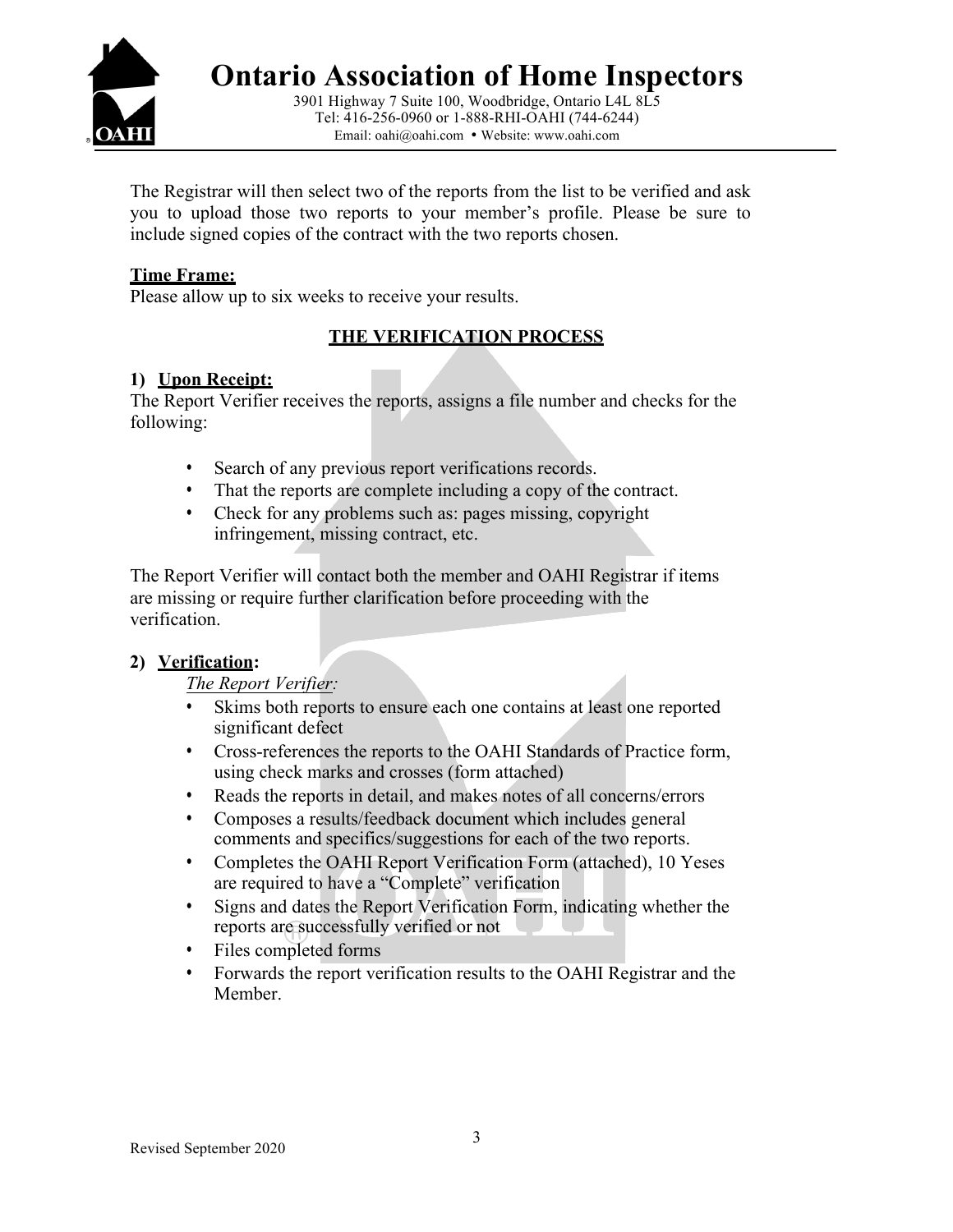

3901 Highway 7 Suite 100, Woodbridge, Ontario L4L 8L5 Tel: 416-256-0960 or 1-888-RHI-OAHI (744-6244) Email: oahi@oahi.com • Website: www.oahi.com

### **3) Contacting the Member Re: Verification Results.**

- The report verifier uploads the results to the Upgrade Tab of the Members Member Profile. The Report Verifier may contact the Member to provide further clarification clarification/advice etc.
- The Report Verifier then contacts the Member and Registrar via email of the results.
- If the member has any concerns they can contact the report verifier directly at reportverifer@oahi.com. In the event of any dispute any unresolved issues may be referred to the OAHI registrar as well at registrar@OAHI.com.

If you receive a "Complete" verification result, you need to ensure all other documentation is complete to proceed to the next qualification level.

If the report verification submission was not successful, you will receive an "Incomplete" verification result, and will be required to re-submit two entirely different reports (with different addresses) with verification fee, when you are ready to try again. If your reports are returned as incomplete you are strongly encouraged to resubmit as soon as possible.

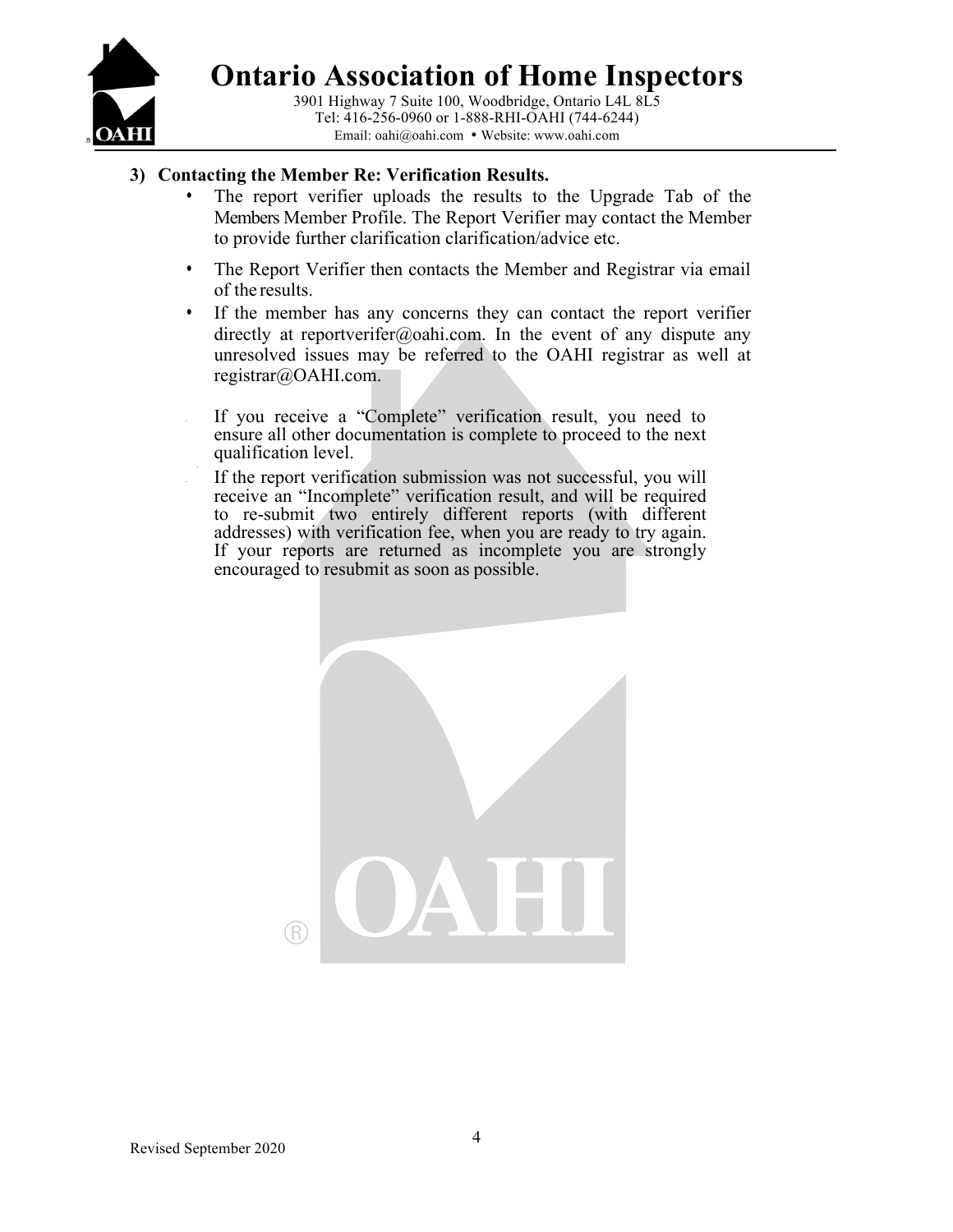

### **REPORT VERIFICATION**

### Report Verification Criteria

- 1) The Verification of reports is based on the TEN items listed on the OAHI Report Verification Form, which includes the OAHI Standards of Practice.
- 2) The Report Verifier will confirm a signed inspection contract/agreement has been included with each report submission. The OAHI does not provide an opinion on the adequacy of your contract only that it references the OAHI Standards of practice. It is your responsibility to review your contract with a lawyer.
- 3) The Report Verifier examines the reports to see if they effectively communicate the inspection findings to the client.
- 4) The Report Verifier may comment on any or all of the following and suggest improvements that the Member could make.
	- use of limitations where appropriate
	- poor spelling, grammatical errors, and general readability.
	- lack of or incorrect technical knowledge
	- that reasons/consequences are given in writing for each recommendation that the inspector makes
	- the use of gratuitous and /or superfluous sentences or statements
	- use of incorrect technical terms
	- poor advice and inappropriate recommendations
	- 'catch all' or inappropriate 'boiler plate' statements
	- normal inspection and reporting practices commonly being used in the home inspection industry (i.e. Standard of Care issues.)
	- risk exposure
	- print through and difficult to read check marks and comments
	- Plagiarism, copyright infringement, false reports etc.
- Note: OAHI does not endorse or promote any specific reporting system, nor does the Report Verifier 'critique' any reporting system. OAHI is only concerned with how the Member uses the system he/she has chosen or designed and how the report meets the OAHI Standards of Practice.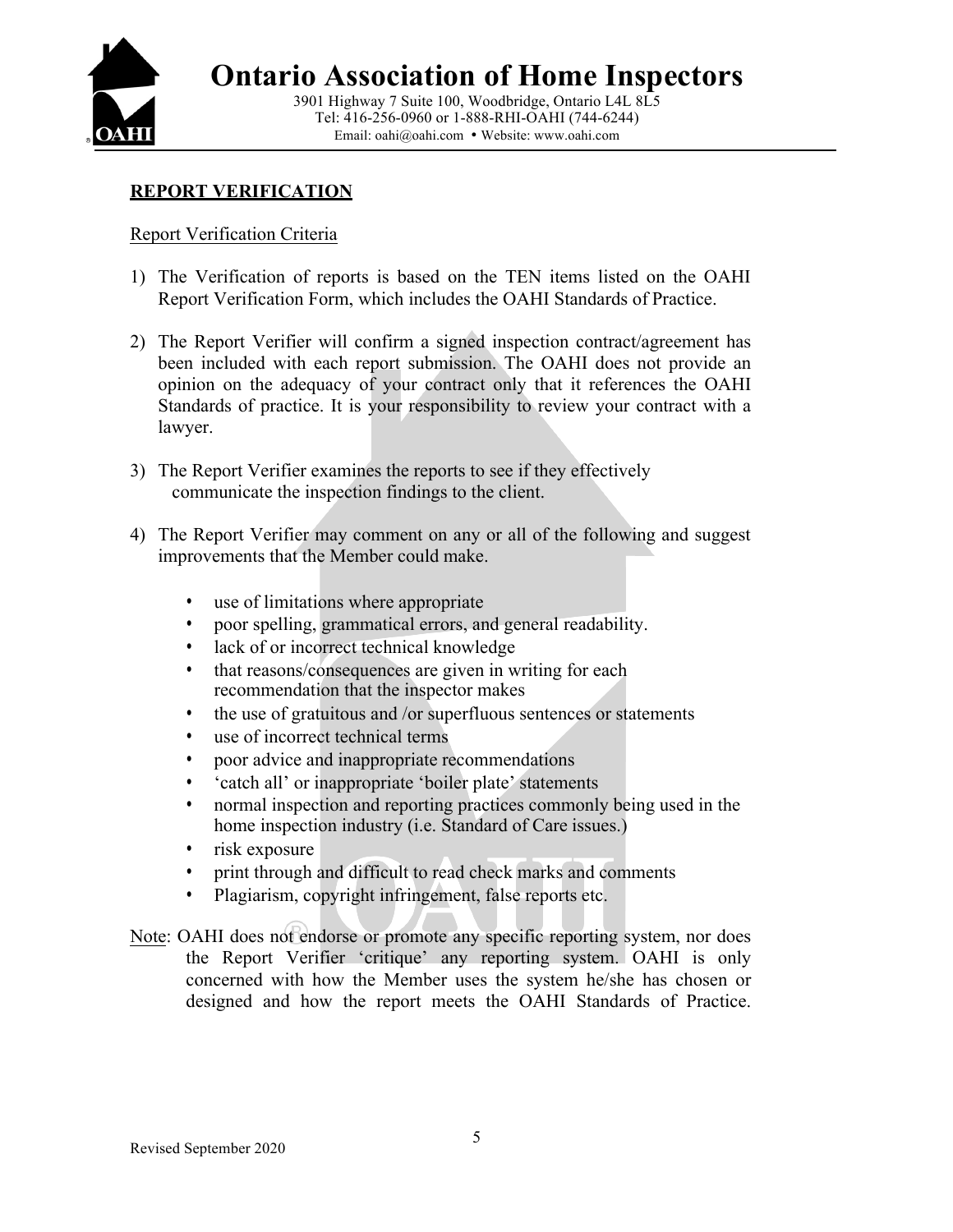

3901 Highway 7 Suite 100, Woodbridge, Ontario L4L 8L5 Tel: 416-256-0960 or 1-888-RHI-OAHI (744-6244) Email: oahi@oahi.com • Website: www.oahi.com

Report No:

This form is intended to determine if a building inspection report meets OAHI reporting requirements. It may be used to verify the report of a member seeking membership qualification upgrading, or in cases of a complaint against a member.

|                                                                | <b>Member's Name:</b><br>Status Applying For:<br>Member's Phone No:<br>Member's email:                                                                              |     |                |
|----------------------------------------------------------------|---------------------------------------------------------------------------------------------------------------------------------------------------------------------|-----|----------------|
|                                                                | <b>Inspection Report Address:</b><br>Inspection Date:                                                                                                               |     |                |
| Combination<br>Checklist<br>Narrative<br>Report Type:<br>Other |                                                                                                                                                                     |     |                |
| Proprietary<br>Author:<br>Member                               |                                                                                                                                                                     |     |                |
| 1.                                                             | Does the report the scope and limitations of the inspection?                                                                                                        | Yes | N <sub>o</sub> |
| 2.                                                             | Does the report include the Systems and Descriptions listed in the OAHI<br>Standards? See Important Notes Page of this document.                                    | Yes | N <sub>0</sub> |
| 3.                                                             | Does the report identify components that could not be inspected?                                                                                                    | Yes | N <sub>o</sub> |
| 4.                                                             | Does the report identify systems and components that are significantly deficiencies<br>or near the end of their service life?                                       | Yes | No             |
| 5.                                                             | Does the report provide recommendations to correct, further investigate ormonitor<br>the reported deficiencies?                                                     | Yes | No             |
| 6.                                                             | Does the report highlight the important deficiencies?                                                                                                               | Yes | No             |
| 7.                                                             | Are recommendations consistent with the conditions observed?                                                                                                        | Yes | No             |
| 8.                                                             | Is the report legible and complete?                                                                                                                                 | Yes | N <sub>0</sub> |
| 9.                                                             | Does the report provide the client with a clear understanding of property conditions<br>to make an informed (purchase) decision?                                    | Yes | N <sub>0</sub> |
| 10.                                                            | Does the report provide a general description of the property's buildings, number<br>of stories, approximate age and current use? (This requirement is necessary to | Yes | N <sub>0</sub> |
|                                                                | assist the verifier)<br>Is this report Acceptable?                                                                                                                  | Yes | No             |

Note: A report must have all of the above ten questions answered as Yes for the report to be judged Acceptable.

Verifier: Date: Date: Date: Date: Date: Date: Date: Date: Date: Date: Date: Date: Date: Date: Date: Date: Date: Date: Date: Date: Date: Date: Date: Date: Date: Date: Date: Date: Date: Date: Date: Date: Date: Date: Date: Da